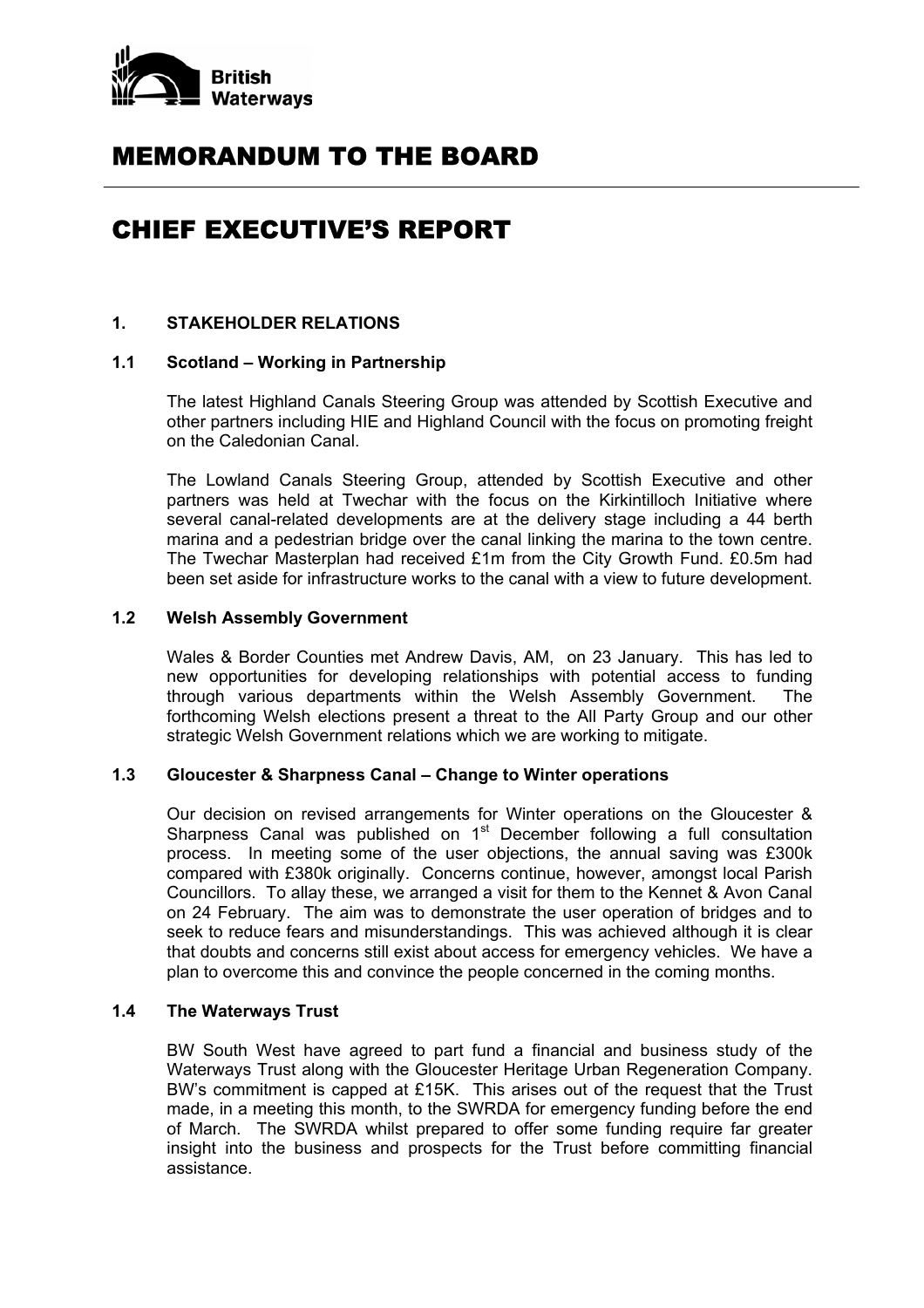# **2. MARKETING & CUSTOMER SERVICE**

## **2.1 Media Relations**

 The *Daily Mail* previewed the London Boat Show at the start of January, and included a section on inland waterways ("A broader view of Narrowboats") in which BW was quoted promoting the leisure, environmental and tourism benefits of the inland network.

 Third party-generated media coverage of Defra cuts to BW's budget appeared immediately before the IWA-led protest flotilla past the House of Commons on 16 January. The *Sunday Telegraph* reported that boat owners were facing rising costs from various quarters, including the removal of the red diesel derogation and BW's plans to raise licence fees by 10% plus RPI, year-on-year from April 2008. In the same edition (14 January 2007), Christopher Booker wrote a commentary article criticising Defra with the headline "Defra threatens to let the canals go to ruin".

 The following day's *Daily Express* picked up the story, using the headline "Canals in crisis over £35m cuts" to announce plans to protest on the Thames outside Parliament, while *Sky News* used a helicopter on the day of the flotilla to capture the event and various interviews with those taking part.

 Third party generated coverage on a regional and local basis was also notable during the first weekend of March, when a further series of 'waterway blockades' were staged across many parts of the network. This coverage was supplemented by the IWA's appearance on *Radio Four's* Farming Today after the publication of the Select Committee Inquiry report into Defra's financial management regimes. We have responded reactively to media approaches for BW comment to these activities, ensuring alignment with Defra communications officials.

 BW's successful appeal against a Planning Enforcement Notice served on a set of leisure moorings on the Kennet & Avon Canal received brief coverage in the news section of *The Times*, but went on to prompt Richard Morrison to write an article on the value of waterways to the UK. This appeared in *The Times (Section Two)* under the heading "Canals – a calming, beautiful antidote to modern life".

 Commencement of works on the Liverpool Link received brief coverage, including an artist's impression of what the Link may look like, in *The Times*.

 We responded to Chris Evans, presenter of *Radio 2's* weekday drivetime show, when he asked for information about boating and moorings. Quick action ensured that we were able to secure a brief interview slot within the same programme where Waterscape.com was promoted as a source of information on all moorings.

 The success of ITV's *Waterworld* series (originally shown in the West Midlands and now shown widely on cable and satellite services) continues to attract other producers to covering stories revolving around the waterways network. *Waterworld*, originally commissioned for just six, 30 minute programmes in 1999 is now in its seventh year, and has led to imitation series' appearing in both the North West (*Locks & Quays*) and in London (also called *Waterworld*).

# **2.2 Political activity**

 On 15 January 2007 we organised a regeneration dinner at which the Waterways Minister met guests involved in a broad range of regeneration activities.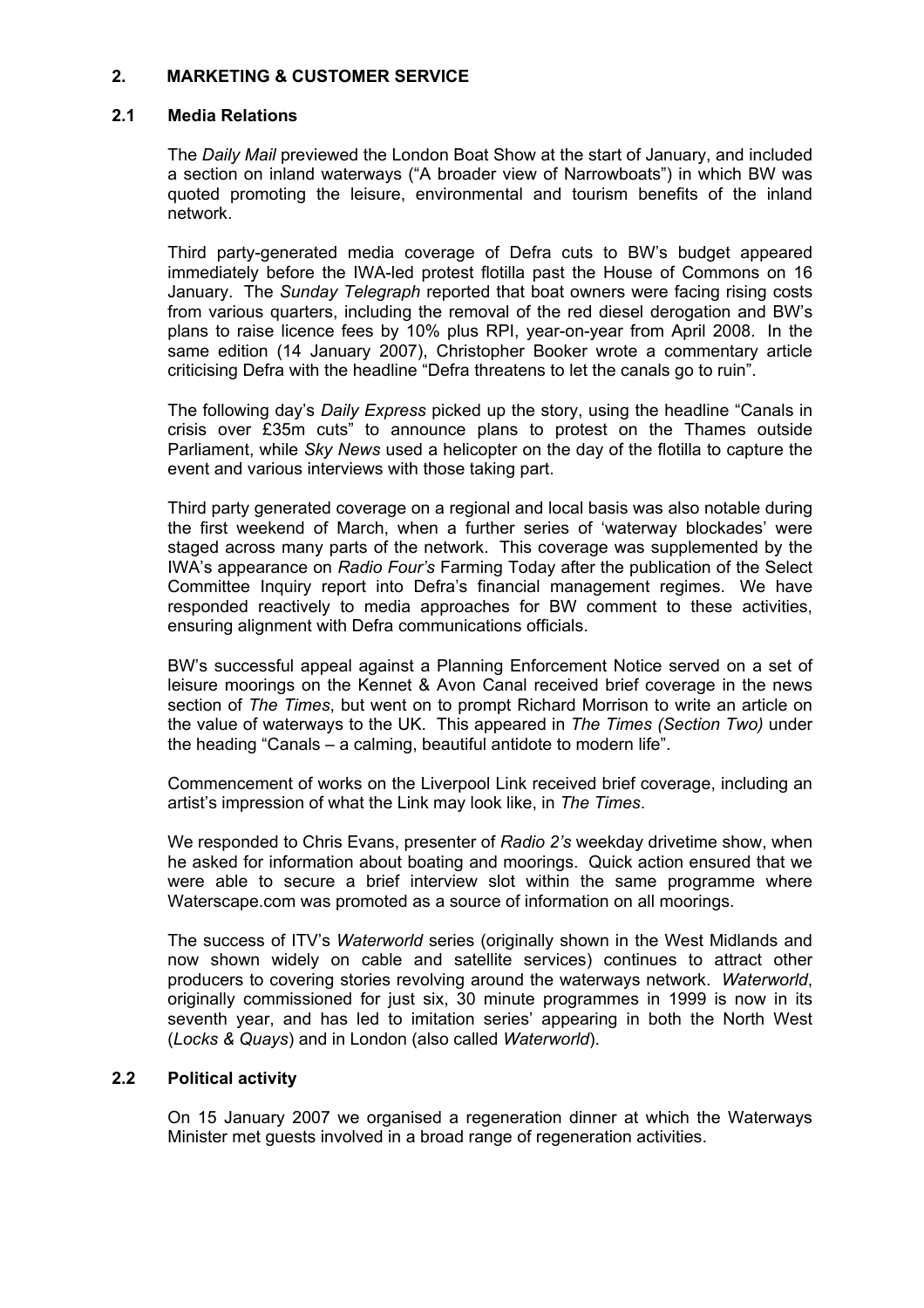# **2.3 Efra Select Committee**

 Our written evidence was submitted in January. Oral evidence sessions began on 26 February and continued on 5 & 12 March. Tony Hales, Robin Evans and Jim Stirling gave evidence on 12 March.

 Other organisations giving evidence have included, Inland Waterways Association, British Marine Federation, Institution of Civil Engineers, Regional Development Agencies (collectively) and Commercial Boat Owners Association.

 The Committee will take evidence from the Parliamentary Waterways Group and Defra (the Minister) on 23 April. It is also holding an open evidence session (16 April) and making visits to Gloucester, Cotswold Canal and (probably) the Bow Back Rivers.

 So far the evidence to the committee has been generally helpful and supportive. We continue to work with Defra to ensure the committee process does not interfere with our working relationship.

 We would expect the Committee report to be published before the summer recess. The departmental response may not be for 4-6 months after that.

#### **2.4 Welsh Language Scheme**

 BW's Welsh Language Scheme will be published on 2 April 2007, following a consultation period which ended on 19 February 2007. The Scheme has been prepared in accordance with the Welsh Language Act 1993, and sets out the service that BW will provide to the public in Wales with regard to Welsh language provision.

 The Scheme will be published on britishwaterways.co.uk. A four-year Action Plan is also being produced, stating actions needed to comply with the Scheme, and people responsible for implementing those actions. This will also be available from 2 April.

# **2.5 Marketing Strategy and selecting an agency**

 BW is well into the process of selecting a marketing & PR agency to help it implement the Marketing Strategy.

 The process has followed the Official Journal of the European Union (OJEU) guidelines for public sector contracts. The initial pre-qualification form was sent out to over 100 agencies, of which just over 50 qualified for the next stage. This was narrowed down to 18 agencies who have submitted an outline proposal, based on our brief.

A shortlist of 8 agencies has been selected for the final pitch.

 The agencies will give final pitches on 16/17 April, and selection will be complete by the end of April.

# **2.6 Boats and Boating**

#### **Developments in the management of BW's online moorings business**

 BW's online mooring business comprises approximately 25% of the total long term moorings market on our waterways. This is made up of c. 4,500 'directly managed' sites (where we own the land and issue contracts to individual customers) and 1,500 'end of garden' sites, where we simply own the waterspace of the mooring.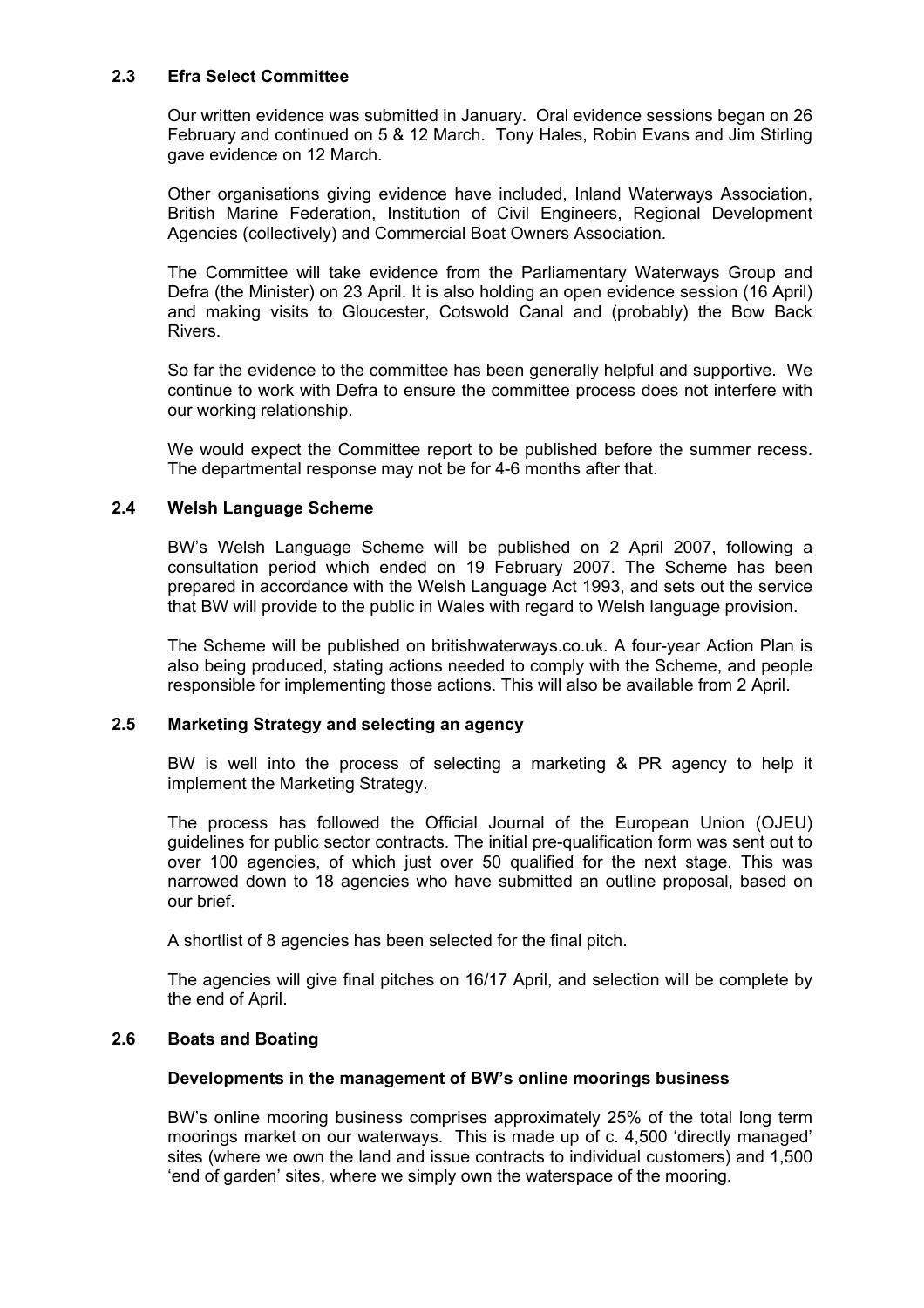The remaining 75% of the market comprises offline moorings (67%) and privately operated online moorings (8%).

 This background is important to the understanding of three management challenges we are currently addressing.

- **1)** the future pricing of moorings
- **2)** 'unpicking' problems arising from localised permissions to boaters to assign the mooring when they decide to sell their boat and leave the mooring. An Ombudsman's case in 2005 highlighted the imperative to address this problem.
- **3)** Implementing our long stated policy to limit growth and eventually reduce online moorings

#### **1) Future pricing of moorings**

In 2002 we announced a new policy of setting 'market rates' for our moorings. Previously they were set by a rigid matrix which specified a price formula related to the scale of facilities at a site and its location (for which no adequate score existed).

Since 2002 we have refined a methodology applied by local BW mooring managers that involves careful market competitor research and examination of waiting list data as a measure of excess demand. Using this, prices have steadily increased ahead of inflation, but the process is ultimately a matter of subjective judgement. We continually face a pricing dilemma: too low a price lays us open to accusation of predatory pricing from (albeit few) would-be off-line providers, while higher prices have been challenged from the consumer perspective and a handful each year are adjudicated by the Ombudsman. A consequence of this is that BW's mooring prices often still struggle to reach the market clearing rate. This result is accentuated for the relatively small number of official residential moorings. Proof of underpricing lies in the existence of waiting lists for almost all of our online moorings.

In order to improve the efficiency and effectiveness of pricing for our directly managed online moorings, we are developing plans to trial online auctions to set the price for a mooring berth when it becomes vacant. We hope to launch this trial in July 2007. The winning bidder will pay the bid rate for his mooring permit for the first contract period (currently 12 months, but we intend to extend all contract terms to three years, subject to the conclusions from the trial).

In future, if the trial is successful, we will use auction data to inform price setting for all other customers at the site upon their renewal. Current waiting lists will convert to 'expression of interest' lists which, alongside advertising, will be used to market the auction opportunities.

#### **2) Sale of boats on moorings**

On a small minority of BW's directly managed mooring sites in London and Oxford, mooring permit holders have been able to transfer the mooring when selling their boat, as a result of a historic licensing error. They have been able to sell the boat for more than it is actually worth. This 'premium' relates to the mooring and has arisen because people have been prepared to pay 'key money' to secure a scarce mooring and because the annual mooring fee is below market rates. Individuals have achieved a value to their advantage which relates to the mooring, in spite of the fact that the new owner has limited legal security of tenure of the mooring site.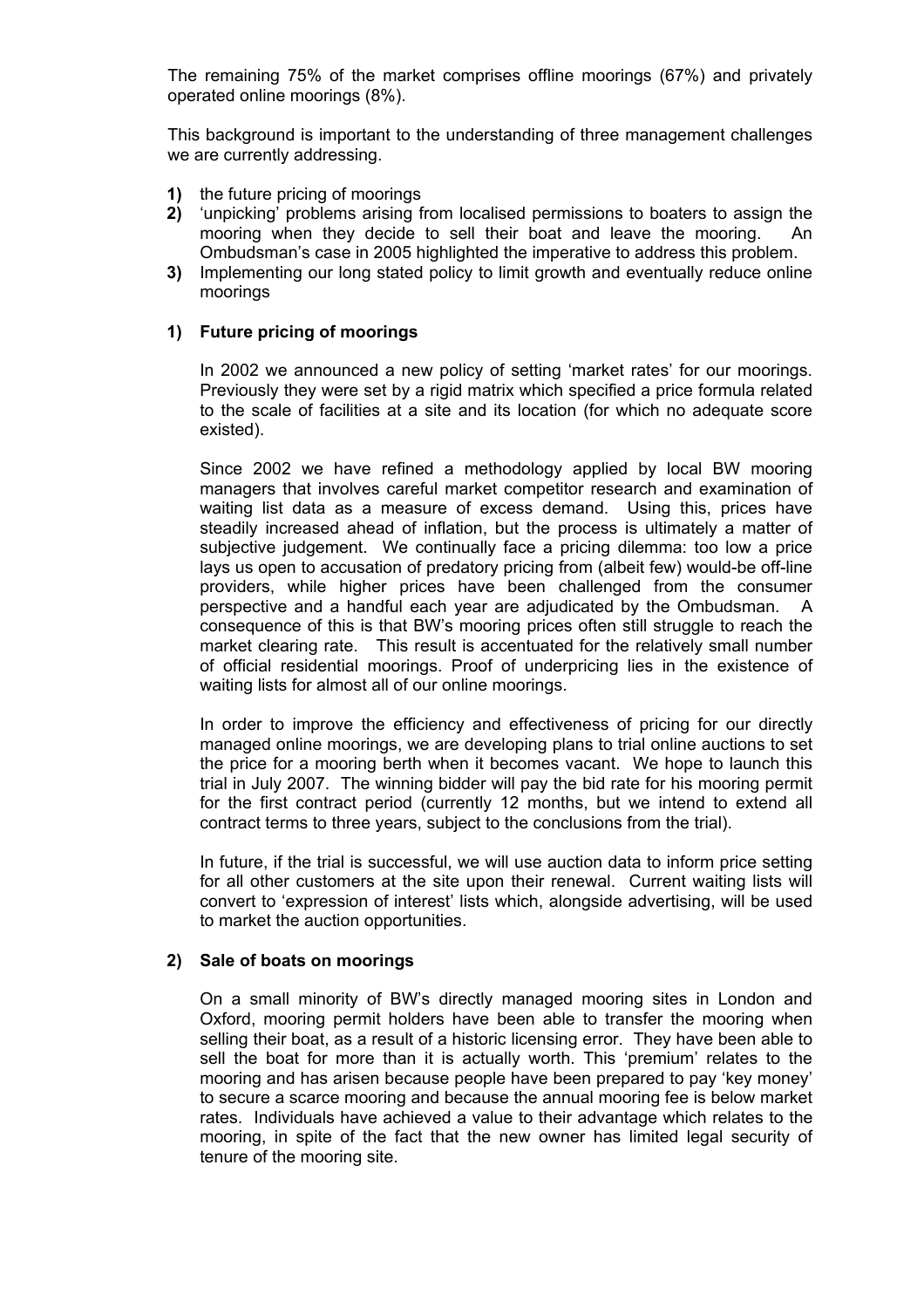The problem mainly applies to sites used for residence. The typical premium for moorings in central Oxford is around £50,000 and could be higher on some London sites.

We are keen to end this practice of allowing mooring assignments because it impedes market pricing of vacant berths and is unfair to other customers. However it will be highly contentious for the customers affected. We are exploring a range of options which we are assessing against the dual objectives of maximising financial return to BW while minimising reputational damage.

The 'do nothing' option will not address the Ombudsman's ruling that we should 'regain control' of our moorings without delay.

#### **3) Reducing online moorings**

Our market research indicates two important customer perspectives on the provision of online moorings:

- **a)** that the existence of long lines of moored boats reduces the enjoyment of cruising
- **b)** that one quarter of people with online moorings would prefer to be moored offline.

These findings confirm the view that offline moorings and marinas must play an increasing role in the provision of boaters' needs.

The establishment last year of our New Marinas Unit and new procedures for facilitating successful developments is showing early signs of success. Over 1100 new offline berths will have been opened in 2006/07 and we are on target to create a total of 4,000 in the period  $2006/07 - 2008/09$ . Our target is to have influenced the creation of a total of 10,000 new offline berths by 2015.

In setting this target, we were guided by demographic trends that led us to forecast a net growth in market size between 2006 and 2015 of approximately 9,000 boats. Further growth in demand for new offline marina sites amounting to approximately 1,000 berths was expected to come from a reduction in supply of online berths and substitution by existing customers into offline sites.

The executive therefore decided that the time was now right to begin implementing our long standing commitment to curtail online moorings, many of which have been created relatively recently in order to address market shortage. We are therefore committing to closing one online berth for every ten offline berths within the same geographic market area. A briefing paper on this subject is currently with national boating user groups.

#### **3. RISK ISSUES**

#### **3.1 River Ouse – Collision**

 An incident occurred on the River Ouse at midnight on the 25th February at Skelton Railway Bridge Goole. A vessel, carrying 1600t of feed, collided with the dolphins protecting the bridge carrying a local railway line. No injuries were sustained but damage to the dolphins was extensive. An investigation by the MIAB is taking place and we are working closely with them on lessons learnt. Our revised Port Safety Management Plan will reflect these lessons.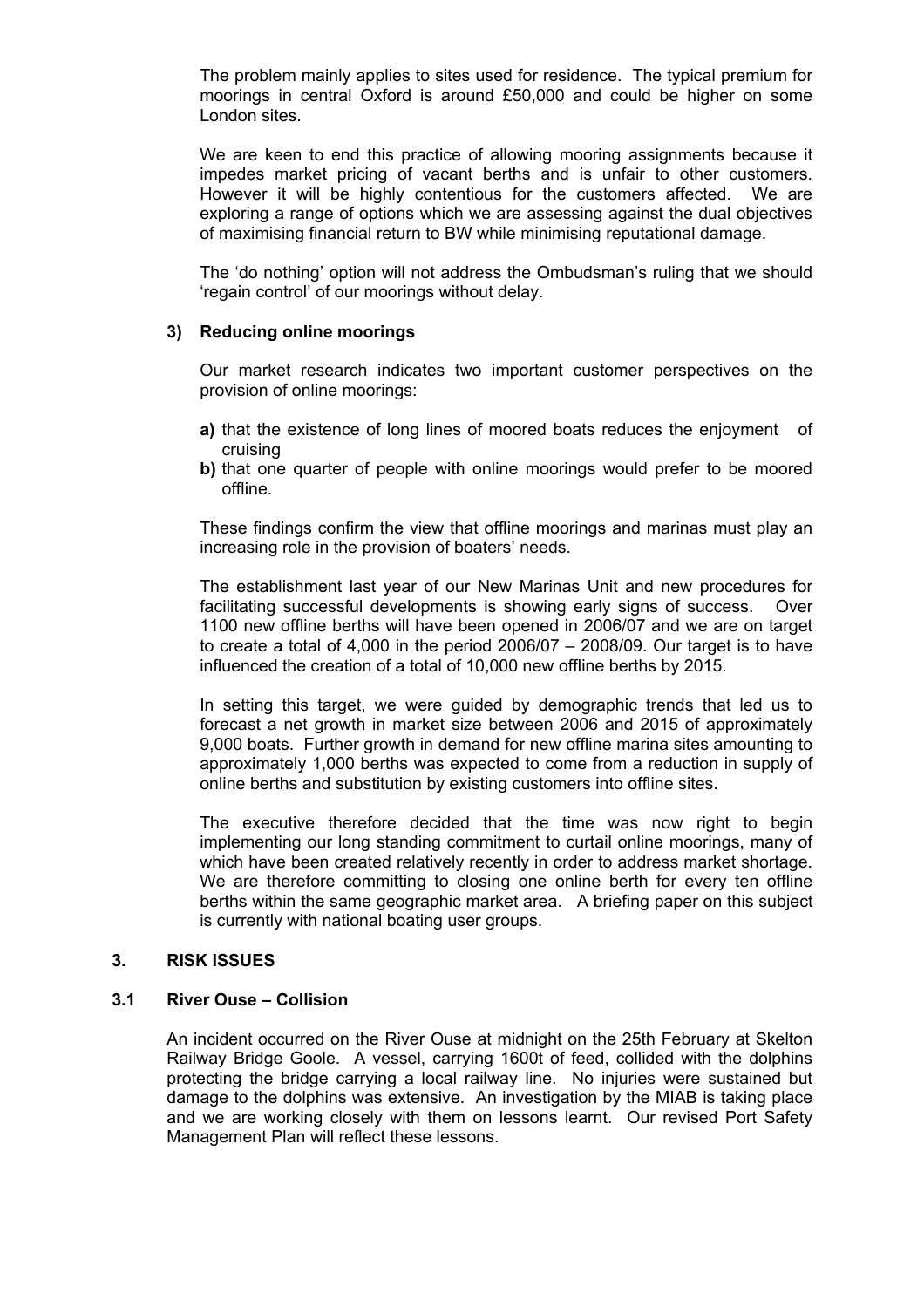# **4. STRATEGIC PEOPLE ISSUES**

# **4.1 Business reorganisation**

 The reorganisation of business units and central activities is largely complete and redundancy consultation has concluded. Overall headcount reduction is as follows:

| <b>Total reduction</b>                    | 165          |
|-------------------------------------------|--------------|
| Deleted posts (net of new posts)          | 17           |
| Redundancies deferred to later in 2007/08 | $\mathbf{A}$ |
| Redundancies January to March 2007        | 125          |
| Redundancies/reductions during 2006       | 19           |

 We were unable to achieve these reductions on a completely voluntary basis and seven individuals will have left on compulsory terms. Consultation concluded amicably with the recognised trades unions, except for an ongoing discussion about the number of people offered the option to leave on redundancy within the next six months should they judge their new role to be unacceptably different from their former role.

 The estimated net reduction in payroll costs arising from the restructuring is on target to be in excess of £5m p.a. Further savings in excess of £0.5m p.a. arise from the vacation of the Birmingham office.

 Business units have introduced a common structure designed to deliver greater focus, accountability and efficiency to their operations. We shall be striving for increased efficiency and improved customer service as the new structure beds in.

#### **4.2 Employee survey**

 We are conducting a short employee survey during March to ascertain the satisfaction levels of our employees now that the restructuring and redundancy exercise is largely complete. This will provide a set of benchmark employee satisfaction figures from which we can measure our future progress.

# **4.3 Annual pay review**

 This year's annual pay negotiations have commenced with the recognised trades unions. We are exploring the possibility of a three-year deal and talks are centred on identifying a formula to determine future annual pay rises. From BW's perspective the deal must include achieving a commitment from the trades unions to co-operating with finding efficiency gains.

#### **4.4 Payroll outsource**

Outsourcing of the payroll function to LogicaCMG has been completed.

#### **4.5 Pension Trustee**

 I am currently a Trustee of the Pension Fund. I wish to step down and propose that Nigel Johnson takes my place as a BW nominated Trustee. The other three BW nominees are Campbell Christie, Susan Achmatowicz and Philip Ridal.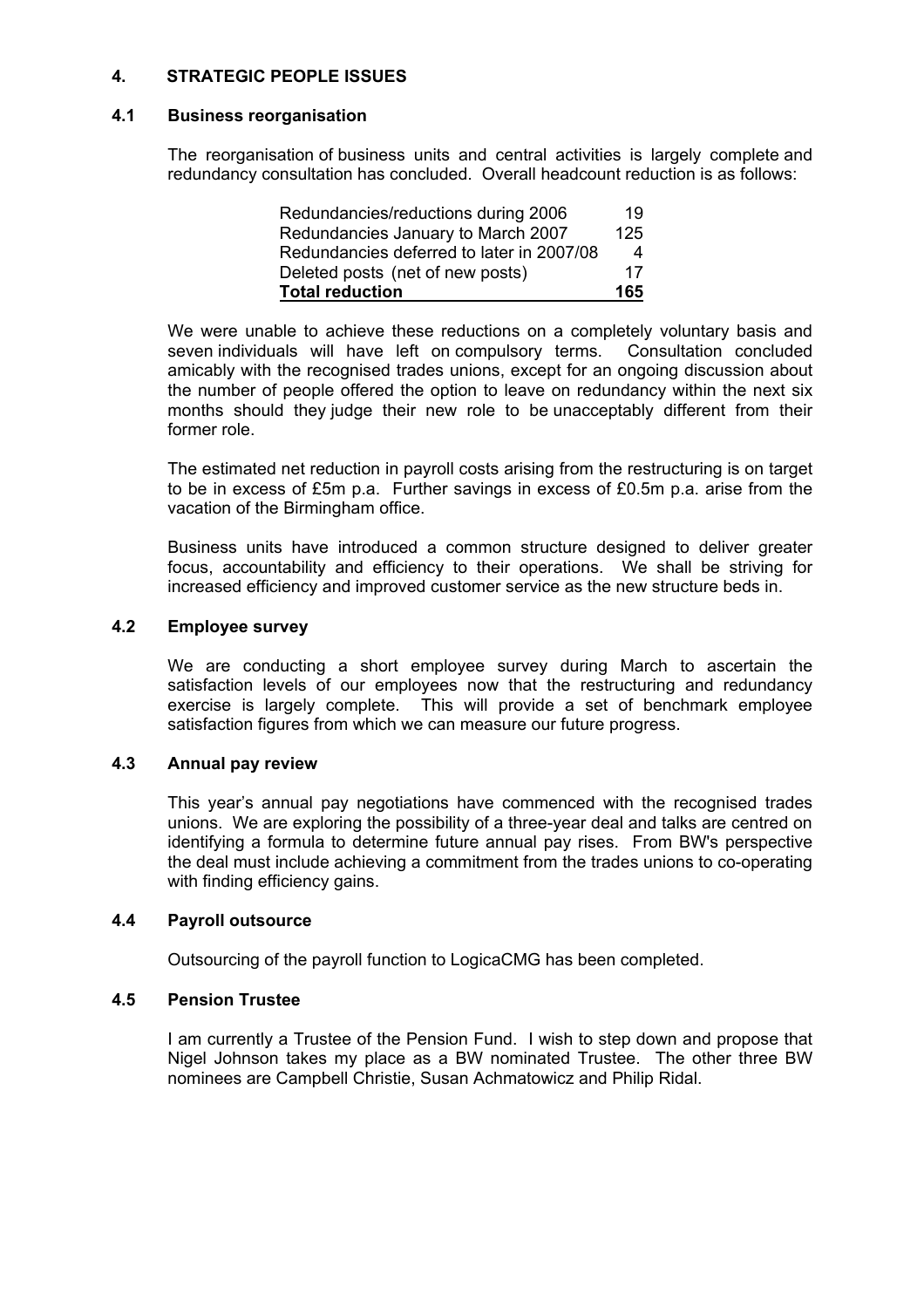# **5. LEISURE**

## **5.1 The Falkirk Wheel**

 The Falkirk Wheel received good press coverage following the press release from the Association of Leading Visitor Attractions reporting that the Wheel enjoyed the largest rise in visitors of any British tourist attraction last year up 48%. Visitors were drawn by the combination of the warmer weather and increased marketing of enterprising attractions such as the Winter Wonderland created in the run up to Christmas. The increase in visitor numbers did not result in an improved financial performance.

# **6. RESTORATION/REGENERATION**

# **6.1 Olympics/Lower Lea Valley**

The announcement of the go-ahead for the Prescott Lock on 28 February achieved good coverage in London TV and Radio, local newspapers and national press A two week exhibition was held at Three Mills which included two open days at which around 100 members of the public attended each day and the overall response was extremely positive.

 Boat trips are planned for: Waterways Minister; BBC Building the Olympic Dream; David Aaronovitch (columnist for The Times); the CEOs of English Heritage, LOCOG and PLA; Stratford City developers; and freight and tourism business operators.

# **6.2 Taylor's Boatyard**

The HLF Regional Committee met on the  $8<sup>th</sup>$  March and made a decision not to support the stage 1 application. A number of the buildings appear on Chester City's Building at Risk register. The project would have removed them from the list and there is now the risk that Chester City Council will take enforcement action to see the buildings improved, leaving BW exposed to a £750k repair cost. £600k match funding was to come from the Tower Wharf CTP development. The recently completed contractual arrangements have removed this funding stream. We are meeting with Chester City Council shortly to discuss next steps.

# **6.3 Helix Project**

 The development of the Helix project between Falkirk and Grangemouth continues a pace with the target for submission to Big Lottery of 31st May 2007 coming closer. The canal reconnection has been fully developed and the design of the Kelpie displacement lock is nearing completion.  $1/10^{th}$  scale models of the Kelpies are presently being built by the artist at his cost, these will be available by mid May. The wider parkland development and community consultation are proceeding well.

# **7. CORPORATE SOCIAL RESPONSIBILITY**

# **7.1 Coal Chutes - Smethwick**

 The West Midlands General Manager attended a site meeting (with Vaughan Welch and Laurence Hogg) to discuss the former coal chutes on the Birmingham Main Line Canal. The survey of the remaining built and natural features has been undertaken and interpretation works, which are expected to be 100% funded by the local authority, are being planned. Clearance of site vegetation is likely to be undertaken by voluntary effort.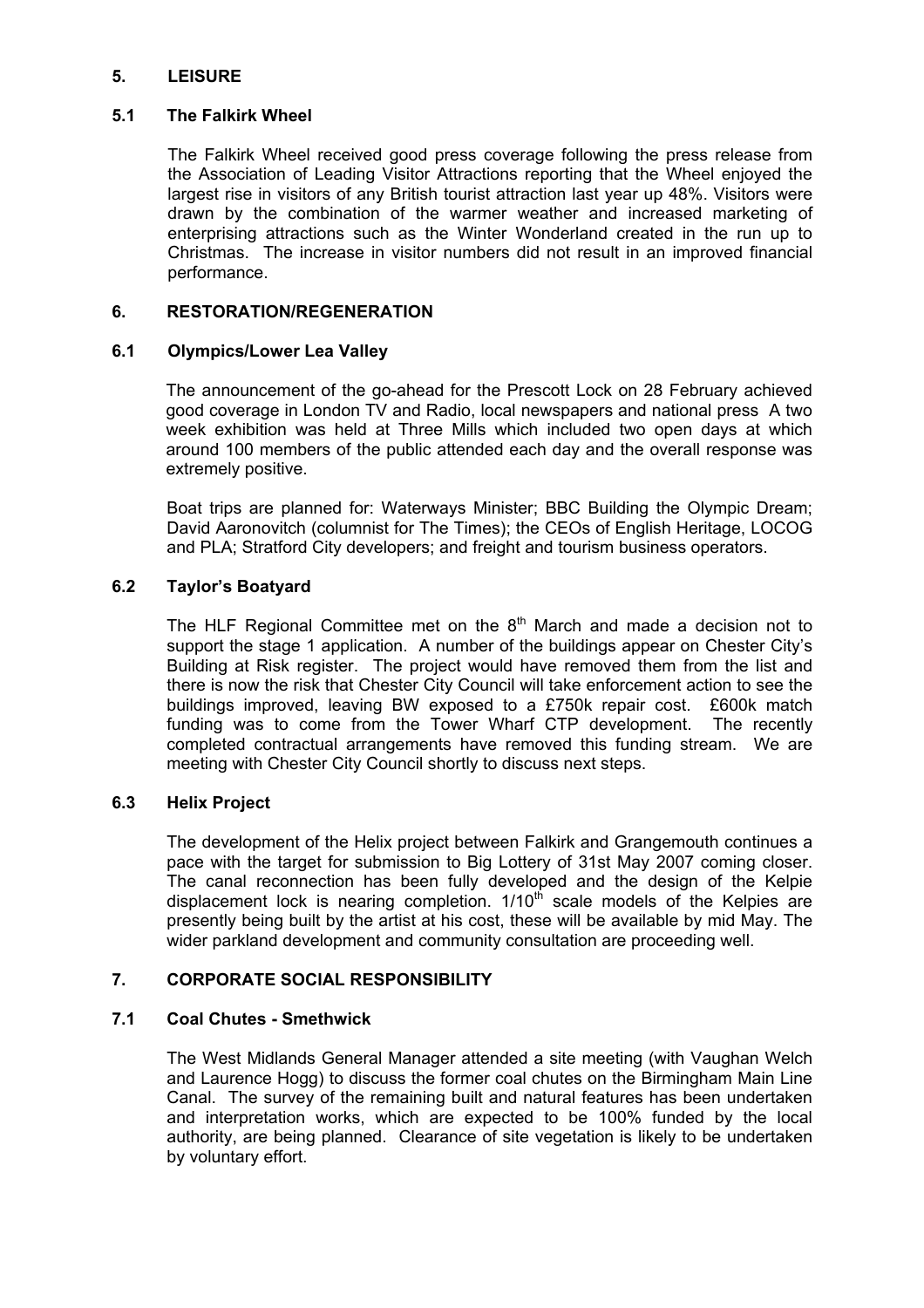# **8. LEGAL AND REGULATORY ISSUES**

# **8.1 Planning Enforcement Appeal – Long term online moorings**

 The appeal by BW against a planning Enforcement Notice concerning a site of long term moorings near Pewsey, Wiltshire, on the Kennet & Avon Canal (notified to the Board at its September 2006 meeting) took place over three days in mid-December 2006. The Enforcement Notice raised significant issues of principle that threatened the ability of BW to manage moorings on its waterways and hence the revenues from those moorings.

 The decision of the Planning Inspector was issued at the end of January and I am pleased to say that the appeal was allowed and the Enforcement Notice was quashed. The decision robustly upheld BW's long term view on the planning status of on-line moorings, thus providing certainty in an area that had for many years been a matter of difficult debate with local planning authorities throughout England & Wales.

 Furthermore the Inspector made a full costs award in favour of BW – a relatively rare event in Planning Tribunal cases.

 In addition to comment in the technical press, the decision attracted comment in both the news and editorial sections of The Times. It is also believed that the decision will be of indirect persuasive value in the difficult area of securing planning permission for new off-line mooring facilities.

# **8.2 Fatal Tractor Accident - Kennet & Avon Canal**

 On 13 March 2007 the sentencing hearing took place in Swindon Crown Court following on from the earlier guilty plea BW had entered for an offence under s.3 Health & Safety at Work etc Act 1974 that "it failed to ensure, so far as was reasonably practicable, that persons not in BW employment were not exposed to risks to their health and safety." In its prosecution, the Health and Safety Executive asserted that the practices adopted by BW for the use of tractors on the towpath had not been suitably assessed and were unsafe in the light of the deaths of two contractors in late 2004 who drowned when a BW tractor they were using for hedge cutting on a towpath fell into the canal.

 I attended the hearing together with the Technical and Legal Directors and General Manager South West.

In his sentencing remarks, HH Judge Douglas Fielding noted:

- Notwithstanding other contributory causative factors in the deaths (mainly occupation of the one-person tractor cab by both deceased) the incident would not have happened had BW discharged its duties correctly.
- BW had taken measures for the protection of those working canalside but fell short in implementing them.
- BW have taken "impressive steps to remedy the deficiencies drawn to its attention", and "Bearing in mind its size, it has a good safety record".
- "I accept that British Waterways has a profound commitment to safety..."

 Having considered both aggravating and mitigating factors, the Judge fined BW £100,000. In addition BW was ordered to pay £32,386.10 investigation and legal costs of the HSE.

 Programmes for improving BW management of contractors are on-going and subject to current audit attention.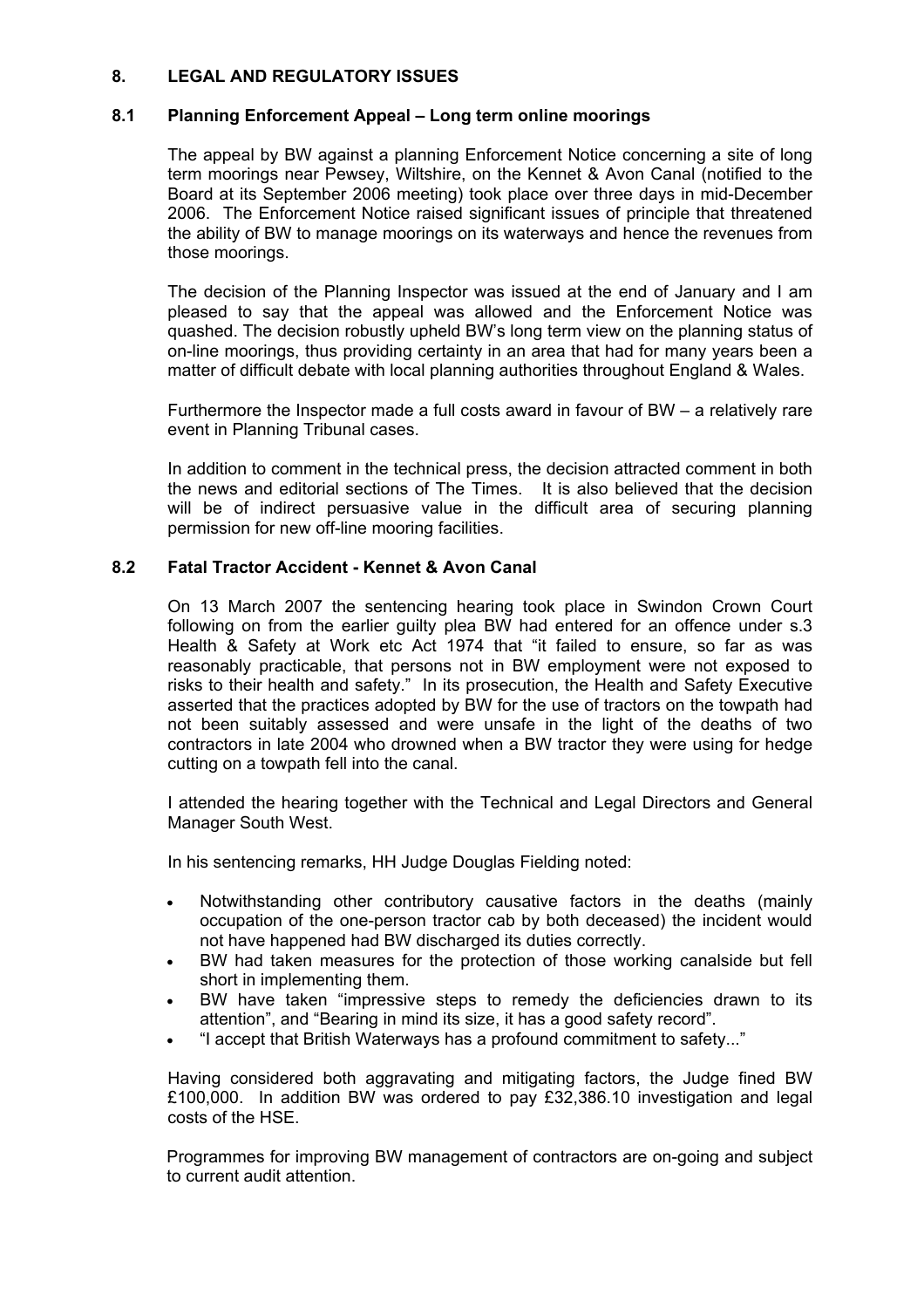# **8.3 EA Prosecution – Blue Green Algae incident; Grand Union Canal August 2005**

 At the end of January this year BW was served five summonses in a prosecution by the Environment Agency related to Blue Green Algae incidents on the Tringford summit of the Grand Union Canal in August and September 2005. Four summonses allege offences under the Water Resources Act 1991 of "causing polluting matter to enter controlled water" or knowingly permitting polluting matter to enter controlled water". One summons alleges an offence under the Salmon and Freshwater Fisheries Act 1975 of causing "a liquid namely deoxygenated water" to flow into waters containing fish to such an extent as to cause the waters to be injurious to fish.

 The prosecution raises some very important, but difficult, legal issues including the definition of polluting matter and whether its natural occurrence in a reservoir followed by transmission to a canal in the ordinary course of operation of that canal is an "entry" into controlled waters. The prosecution also raises significant evidential issues at a scientific level.

 BW is presently considering its response to the summonses together with specialist advisers.

#### **8.4 Procurement Card Misuse**

 In January a routine internal audit uncovered serious misuse by John Butterly (Education Manager of the WoW scheme) of his BW procurement visa card. Initial investigations disclosed clear evidence of use of the card for personal purchases with falsification of documents to conceal that misuse. For example, evidence showed that Mr Butterly authorised his card to pay for a hi-fi system, a fridge freezer and a window for his house. Accordingly, following a disciplinary hearing, Mr Butterly was dismissed for gross misconduct on 20 February.

 Investigations are on-going and internal audit are reviewing all his card transactions for the past seven years and contacting the suppliers to determine the extent of the fraud. There are over 1,200 transactions with over 300 different suppliers. Our initial investigations would question the validity of 75% of the card's use leading to a loss of over £50k. Further legal steps are in hand and more information will be available at the Board meeting.

 There was inadequate monitoring and control by his line manager over the use of the procurement card. The manager has been given a final written warning.

 The spend on all procurement cards with significant use and those with any use by senior managers and directors has been investigated by internal audit with no other misuse discovered. The procurement card procedures are being reviewed and amended and will be reissued.

 The Chairman of the Audit Committee and the external auditors were informed at an early stage of the investigation and a full report will be submitted to the next Audit Committee with details of further action taken.

#### **8.5 Defra Financial Memorandum**

 This document sets out the terms on which expenditure requiring ministerial consent under the Transport Acts in England & Wales may be authorised. In particular it specifies the threshold levels of expenditure for which general consent is given. The document also sets out the detailed reporting relationship between BW and Defra. There is a separate Memorandum for Scotland.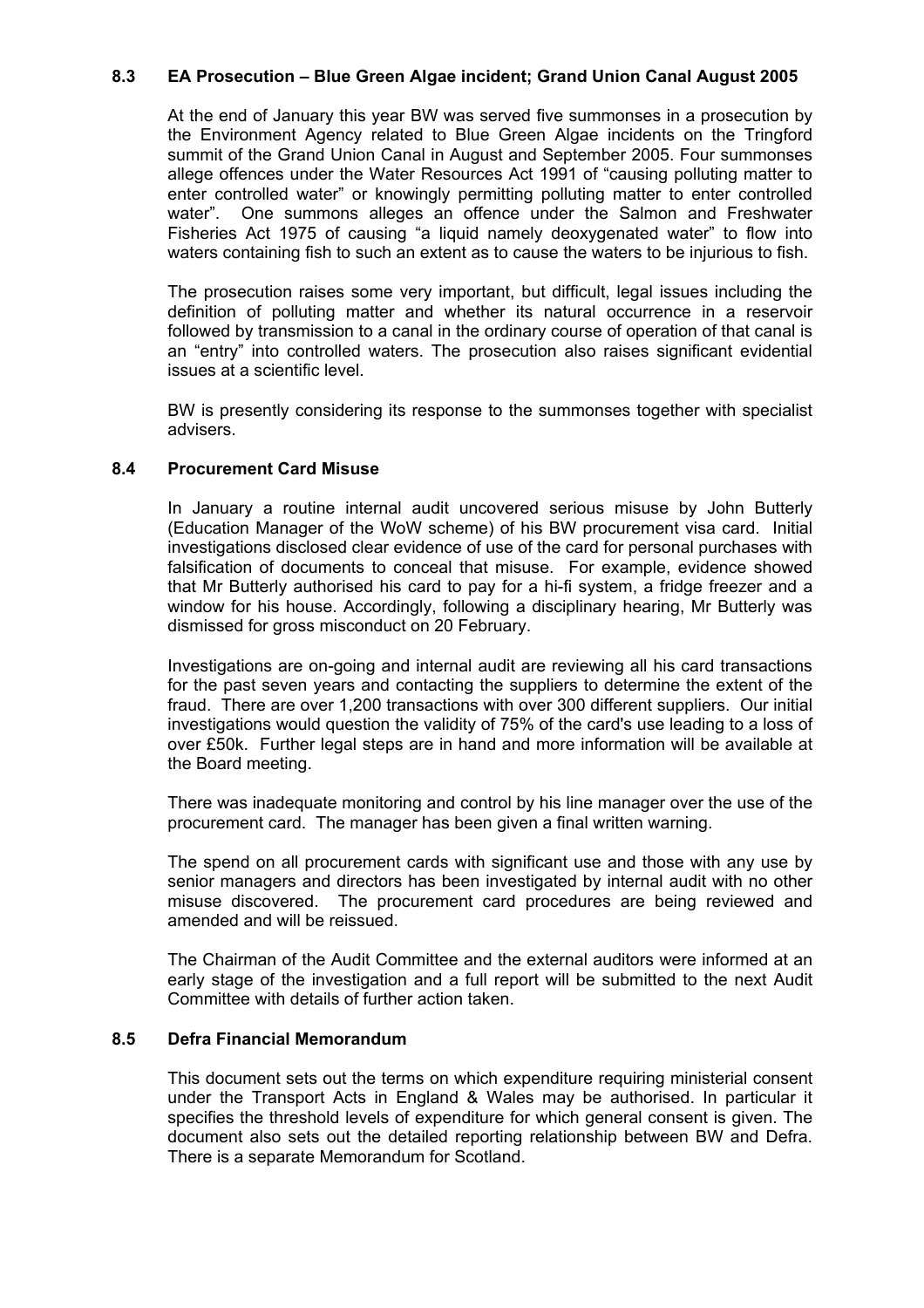The Defra Financial Memorandum has been largely unchanged since the beginning of the decade and we have recently concluded a long renegotiation of the document. Our primary objective was to achieve a significant uplift in the general consent threshold for commercial property projects and we have succeeded in this. The general consent threshold for Board approved commercial property projects has been doubled to £6 million with a new additional threshold for 'property only' acquisitions (i.e. no development expenditure by BW) of £10 million. Above those levels Defra consent will be required. The thresholds for HM Treasury consent have been increased to £10m and £15m respectively.

## **9. CORE WATERWAY**

#### **9.1 Freight**

 We have now received the final draft version of the Oxera report. It is being reviewed by the Freight Group and the Board Members with special interest in freight issues. The final conclusions need to be sharpened but the report is likely to support the argument that more freight traffic would increase social and environmental benefit, but that BW's true costs are not covered and current grant regimes need improvement.

#### **9.2 Gales/Flooding**

 High winds and rain in late January caused widespread damage. In London alone, a dozen fallen trees were dealt with by BWL staff and contractors in various locations. On the River Lee, six windblown trees were removed from the towpath and navigation. On the Regent's Canal, one windblown tree landed on a boat on Delamere Terrace. There were no injuries. Numerous trees came down on the Grand Union line and Paddington and Slough arms.

 Flooding has also been a problem locally, particularly on the River Soar where exceptionally high water levels have been managed proficiently by the operational teams.

#### **9.3 Crossrail**

 Although all areas of impact on BW have not been agreed with Cross rail, a sufficient level of understanding has been reached between CLRL and BW to enable BW to decline to give evidence to the House of Commons Petition Select Committee. We have however reserved our right to appear before the House of Lords Committee if full agreement is not reached at that time.

#### **9.4 Emergency Stoppages**

 Significant voiding was discovered on the Peak Forest Canal, Lock 15 and the canal was closed to navigation. Repair works are currently being completed and the lock flight will be open by  $18<sup>th</sup>$  March 2007.

 Voiding is worse than expected at Ribble Link Lock 1 to 3. Locks are currently being sealed by drilling and grouting. Work to be complete by  $6<sup>th</sup>$  April for Ribble Link opening. Other significant structural concerns were discussed during a recent site visit with the Technical Directorate and the BU – a paper outlining the options will be presented to the Executive.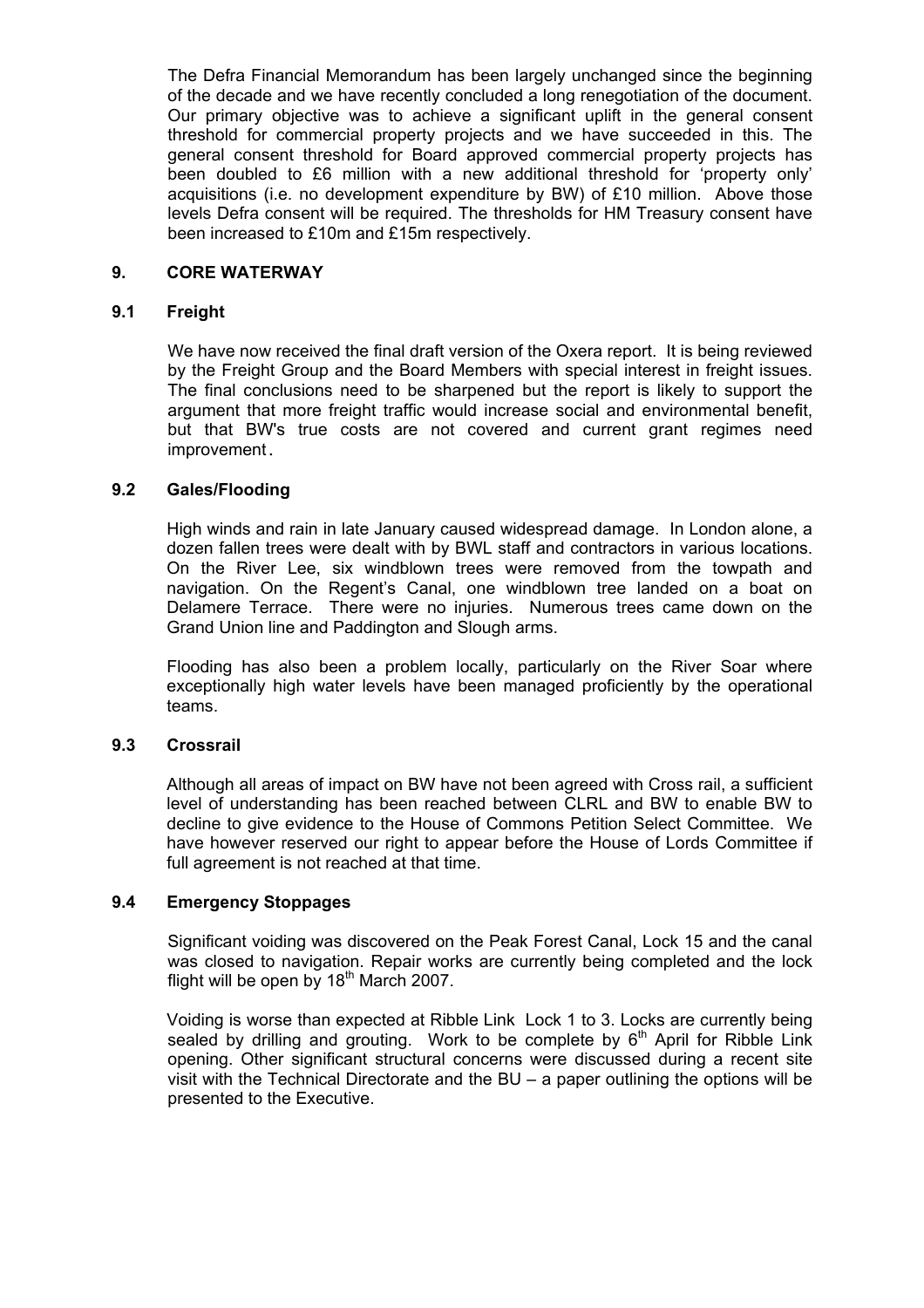# **9.5 Mining Subsidence – Aire & Calder**

 Work to raise one of the largest locks on the Aire and Calder has been successfully completed on time and to budget (£926,000). Whitley Lock is about to suffer significant mining subsidence from the Kellingley Coalfield and UK Coal have funded preventative works. New stages of bank raising are being planned which will protect further stretches of the canal. (See item 10.7 below).

## **9.6 Lock gate failure – Sharpness**

 An anchor on one of the Sharpness middle lock gates failed in use last weekend. There was no damage to shipping or injury caused. This is a similar fault to another failure two years ago on a different anchor. It will cost around £25K to repair. This work will be completed in the coming 2 weeks or so. At present the port is operational by the taking of a level rather than locking vessels in and out. This means a much greater use of water. We are not short of this commodity at present!

# **9.7 Muirtown Locks – noise abatement notice**

 We have been served with a noise abatement notice by Highland Council following a complaint by a resident of a house adjoining Muirtown Locks regarding the noise caused by the overnight cascading of water over the Muirtown Locks. We are appealing specifically on the grounds of public safety.

#### **9.8 Project Approvals**

The following project is submitted for Board approval:

# • **Kellingley Mining Subsidence – Aire & Calder – Phase 8.**

Authorisation is sought to spend £3,510k to undertake preventative maintenance works to the Aire & Calder Navigation. The £3,510k is based on an estimated cost for the works of £3,060k, plus an assessment of the residual risk, which is valued at £450k.

The works are based on the installation of 1350 metres of steel sheet piling and embankment raising downstream of Whitley Lock. This work should be completed prior to the subsidence from UK Coal mining at Kellingley Colliery, due to be completed by December 2007. Our consultant Principal Mining Engineer has predicted a maximum subsidence from the coal seam of around 1.5m, reducing to around 0.1m over the linear extent of these works.

The installation of steel sheet piling will allow for the freeboard standard to be maintained, whilst subsidence occurs, and will maintain the integrity of the navigation. It is proposed that these works would be undertaken using BW's direct labour and plant, with contract labour and plant hire used where necessary. BW will act as the Principal Contractor for these works, using the existing site establishment at Heck compound. This method of delivery has been effective for previous phases.

The Aire & Calder provides the major commercial link for navigation between Goole and Leeds. The existing bank protection is constructed of sheet steel piling, dating from around 1980, existing stone masonry wash wall and stone pitching. This bank construction is in need of extensive improvement to meet with modern waterway standards. Over sections where freeboards are lower, the wash from vessels overtops the existing bank, leading to an isolated weakening of the embankment soils.